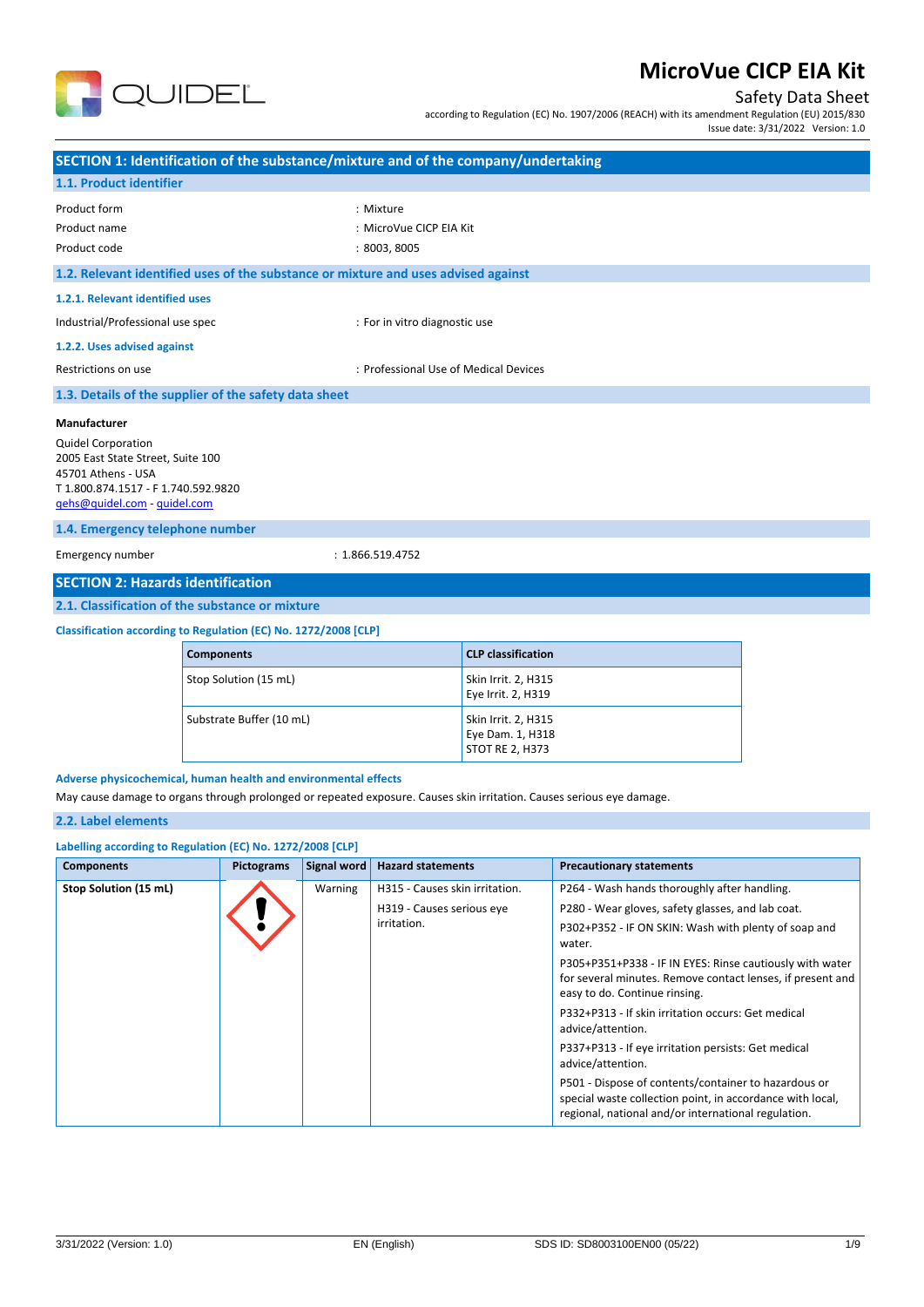

## Safety Data Sheet

according to Regulation (EC) No. 1907/2006 (REACH) with its amendment Regulation (EU) 2015/830 Issue date: 3/31/2022 Version: 1.0

| Substrate Buffer (10 mL)<br>H315 - Causes skin irritation.<br>P260 - Do not breathe mist, spray.<br>Danger<br>P264 - Wash hands thoroughly after handling.<br>H318 - Causes serious eye<br>damage.<br>P280 - Wear gloves, safety glasses, and lab coat.<br>H373 - May cause damage to<br>P302+P352 - IF ON SKIN: Wash with plenty of soap and<br>organs through prolonged or<br>water.<br>repeated exposure.<br>P305+P351+P338 - IF IN EYES: Rinse cautiously with water<br>for several minutes. Remove contact lenses, if present and<br>easy to do. Continue rinsing.<br>P332+P313 - If skin irritation occurs: Get medical<br>advice/attention.<br>P501 - Dispose of contents/container to hazardous or<br>special waste collection point, in accordance with local, |  |
|-------------------------------------------------------------------------------------------------------------------------------------------------------------------------------------------------------------------------------------------------------------------------------------------------------------------------------------------------------------------------------------------------------------------------------------------------------------------------------------------------------------------------------------------------------------------------------------------------------------------------------------------------------------------------------------------------------------------------------------------------------------------------|--|
|-------------------------------------------------------------------------------------------------------------------------------------------------------------------------------------------------------------------------------------------------------------------------------------------------------------------------------------------------------------------------------------------------------------------------------------------------------------------------------------------------------------------------------------------------------------------------------------------------------------------------------------------------------------------------------------------------------------------------------------------------------------------------|--|

## **2.3. Other hazards**

Contains no PBT/vPvB substances ≥ 0.1% assessed in accordance with REACH Annex XIII

### **SECTION 3: Composition/information on ingredients**

### **3.1. Substances**

### Not applicable

### **3.2. Mixtures**

| <b>Name</b>                           | <b>Chemical name</b> | <b>CAS No</b><br>EC-No. | %         | <b>CLP classification</b>                                                                      |
|---------------------------------------|----------------------|-------------------------|-----------|------------------------------------------------------------------------------------------------|
| Substrate Buffer (10 mL)              | diethanolamine       | 111-42-2                | $10 - 15$ | Acute Tox. 4 (Oral), H302<br>Skin Irrit. 2, H315<br>Eye Dam. 1, H318<br><b>STOT RE 2, H373</b> |
| Stop Solution (15 mL)                 | sodium hydroxide     | 1310-73-2<br>-          | $1 - 5$   | Met. Corr. 1, H290<br>Skin Corr. 1A, H314<br>Eye Dam. 1, H318                                  |
| <b>Specific concentration limits:</b> |                      |                         |           |                                                                                                |

| <b>Name</b>      | <b>Product identifier</b>                                               | <b>Specific concentration limits</b>                                                                                                            |  |
|------------------|-------------------------------------------------------------------------|-------------------------------------------------------------------------------------------------------------------------------------------------|--|
| sodium hydroxide | (CAS No) 1310-73-2<br>(EC-No.) 215-185-5<br>(EC Index-No.) 011-002-00-6 | $(0.5 ≤ C < 2)$ Eye Irrit. 2, H319<br>$(0.5 ≤ C < 2)$ Skin Irrit. 2, H315<br>(2 ≤C < 5) Skin Corr. 1B, H314<br>(5 ≤C < 100) Skin Corr. 1A, H314 |  |

#### Full text of H- and EUH-statements: see section 16

| <b>SECTION 4: First aid measures</b>                                            |                                                                                                                                                         |
|---------------------------------------------------------------------------------|---------------------------------------------------------------------------------------------------------------------------------------------------------|
| 4.1. Description of first aid measures                                          |                                                                                                                                                         |
| First-aid measures general                                                      | : Get medical advice/attention if you feel unwell.                                                                                                      |
| First-aid measures after inhalation                                             | : Remove person to fresh air and keep comfortable for breathing.                                                                                        |
| First-aid measures after skin contact                                           | : Wash skin with plenty of water. If skin irritation occurs: Get medical advice/attention.                                                              |
| First-aid measures after eye contact                                            | : Rinse cautiously with water for several minutes. Remove contact lenses, if present and easy to do.<br>Continue rinsing. Call a physician immediately. |
| First-aid measures after ingestion                                              | : Call a poison center or a doctor if you feel unwell.                                                                                                  |
| 4.2. Most important symptoms and effects, both acute and delayed                |                                                                                                                                                         |
| Symptoms/effects after skin contact                                             | : Irritation.                                                                                                                                           |
| Symptoms/effects after eye contact                                              | : Serious damage to eyes.                                                                                                                               |
| 4.3. Indication of any immediate medical attention and special treatment needed |                                                                                                                                                         |
| Treat symptomatically.                                                          |                                                                                                                                                         |
| <b>SECTION 5: Firefighting measures</b>                                         |                                                                                                                                                         |
| 5.1. Extinguishing media                                                        |                                                                                                                                                         |

### Suitable extinguishing media  $\cdot$  : Water spray. Dry powder. Foam. Carbon dioxide.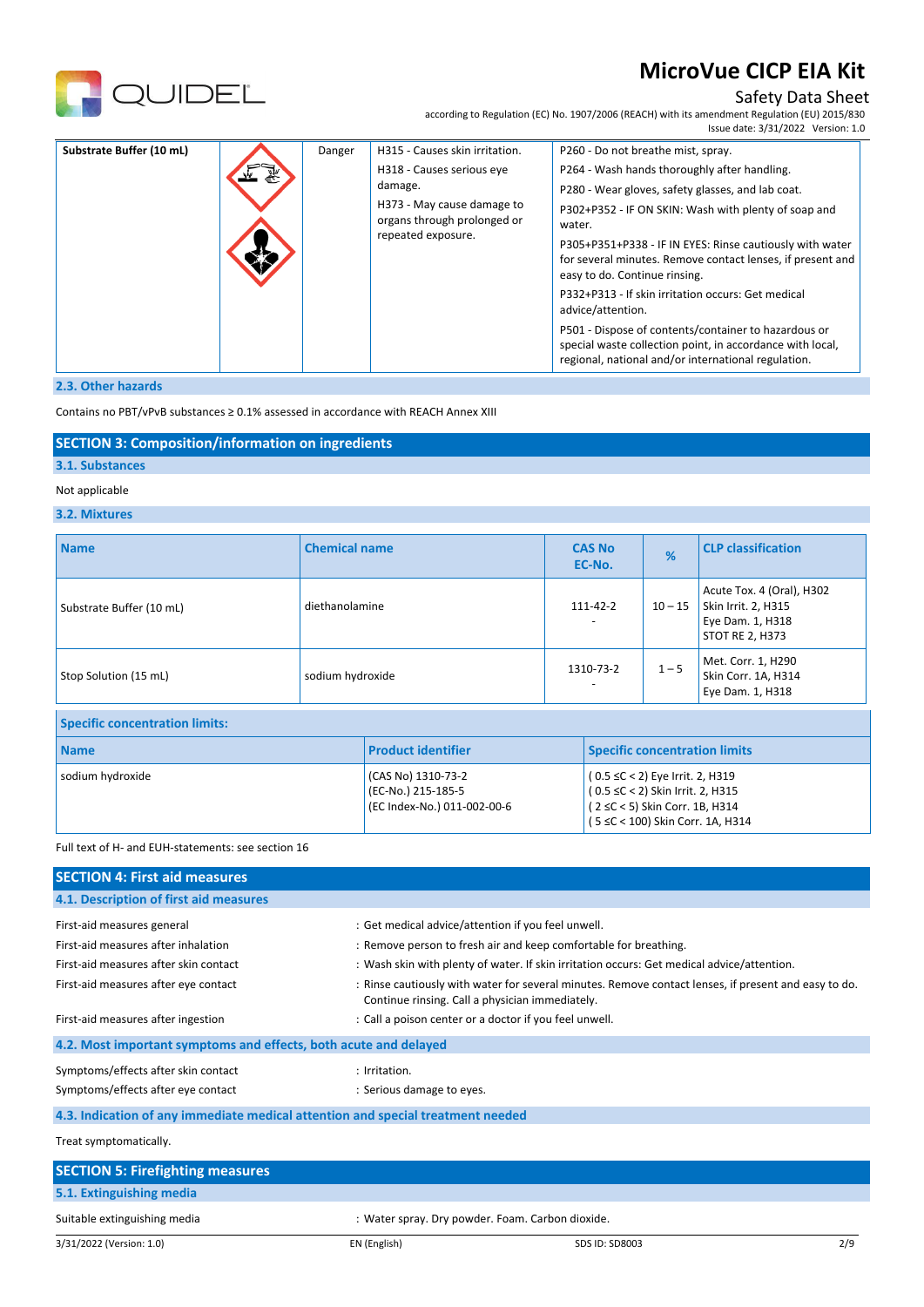

## Safety Data Sheet

according to Regulation (EC) No. 1907/2006 (REACH) with its amendment Regulation (EU) 2015/830

|                                                                          |                     |                                                                                                                    | Issue date: 3/31/2022 Version: 1.0                                                                   |
|--------------------------------------------------------------------------|---------------------|--------------------------------------------------------------------------------------------------------------------|------------------------------------------------------------------------------------------------------|
| 5.2. Special hazards arising from the substance or mixture               |                     |                                                                                                                    |                                                                                                      |
| Hazardous decomposition products in case of fire                         |                     | : Toxic fumes may be released.                                                                                     |                                                                                                      |
| 5.3. Advice for firefighters                                             |                     |                                                                                                                    |                                                                                                      |
| Protection during firefighting                                           |                     | apparatus. Complete protective clothing.                                                                           | : Do not attempt to take action without suitable protective equipment. Self-contained breathing      |
| <b>SECTION 6: Accidental release measures</b>                            |                     |                                                                                                                    |                                                                                                      |
| 6.1. Personal precautions, protective equipment and emergency procedures |                     |                                                                                                                    |                                                                                                      |
| 6.1.1. For non-emergency personnel                                       |                     |                                                                                                                    |                                                                                                      |
| <b>Emergency procedures</b>                                              |                     |                                                                                                                    | : Ventilate spillage area. Do not breathe mist, spray. Avoid contact with skin and eyes.             |
| 6.1.2. For emergency responders                                          |                     |                                                                                                                    |                                                                                                      |
| Protective equipment                                                     |                     | to section 8: "Exposure controls/personal protection".                                                             | : Do not attempt to take action without suitable protective equipment. For further information refer |
| <b>6.2. Environmental precautions</b>                                    |                     |                                                                                                                    |                                                                                                      |
| Avoid release to the environment.                                        |                     |                                                                                                                    |                                                                                                      |
| 6.3. Methods and material for containment and cleaning up                |                     |                                                                                                                    |                                                                                                      |
| Methods for cleaning up<br>Other information                             |                     | : Take up liquid spill into absorbent material.<br>: Dispose of materials or solid residues at an authorized site. |                                                                                                      |
| 6.4. Reference to other sections                                         |                     |                                                                                                                    |                                                                                                      |
| For further information refer to section 13.                             |                     |                                                                                                                    |                                                                                                      |
| <b>SECTION 7: Handling and storage</b>                                   |                     |                                                                                                                    |                                                                                                      |
| 7.1. Precautions for safe handling                                       |                     |                                                                                                                    |                                                                                                      |
| Precautions for safe handling                                            |                     | mist, spray. Avoid contact with skin and eyes.                                                                     | : Ensure good ventilation of the work station. Wear personal protective equipment. Do not breathe    |
| Hygiene measures                                                         |                     |                                                                                                                    | : Do not eat, drink or smoke when using this product. Always wash hands after handling the product.  |
| 7.2. Conditions for safe storage, including any incompatibilities        |                     |                                                                                                                    |                                                                                                      |
| Storage conditions                                                       |                     | : Store in a well-ventilated place. Keep cool.                                                                     |                                                                                                      |
| 7.3. Specific end use(s)                                                 |                     |                                                                                                                    |                                                                                                      |
| No additional information available                                      |                     |                                                                                                                    |                                                                                                      |
| <b>SECTION 8: Exposure controls/personal protection</b>                  |                     |                                                                                                                    |                                                                                                      |
| 8.1. Control parameters                                                  |                     |                                                                                                                    |                                                                                                      |
| sodium hydroxide (1310-73-2)                                             |                     |                                                                                                                    |                                                                                                      |
| Belgium                                                                  | <b>OEL TWA</b>      |                                                                                                                    | $2$ mg/m <sup>3</sup>                                                                                |
| France                                                                   | VME (OEL TWA)       |                                                                                                                    | $2$ mg/m <sup>3</sup>                                                                                |
| United Kingdom                                                           | WEL STEL (OEL STEL) |                                                                                                                    | $2 \text{ mg/m}^3$                                                                                   |
| USA - ACGIH                                                              | ACGIH OEL C         |                                                                                                                    | $2$ mg/m <sup>3</sup>                                                                                |
| USA - OSHA                                                               | Local name          |                                                                                                                    | Sodium hydroxide                                                                                     |
| USA - OSHA                                                               | OSHA PEL TWA [1]    |                                                                                                                    | $2 \text{ mg/m}^3$                                                                                   |
|                                                                          |                     |                                                                                                                    |                                                                                                      |
| diethanolamine (111-42-2)                                                |                     |                                                                                                                    |                                                                                                      |
| Belgium                                                                  | <b>OEL TWA</b>      |                                                                                                                    | $2 \text{ mg/m}^3$                                                                                   |
| Belgium                                                                  | OEL TWA [ppm]       |                                                                                                                    | 0.46 ppm                                                                                             |
| France                                                                   | VME (OEL TWA)       |                                                                                                                    | 15 mg/ $m3$                                                                                          |
| France                                                                   | VME (OEL TWA) [ppm] |                                                                                                                    | 3 ppm                                                                                                |
| USA - ACGIH                                                              | ACGIH OEL TWA       |                                                                                                                    | 1 mg/m <sup>3</sup> (Inhalable fraction and vapor)                                                   |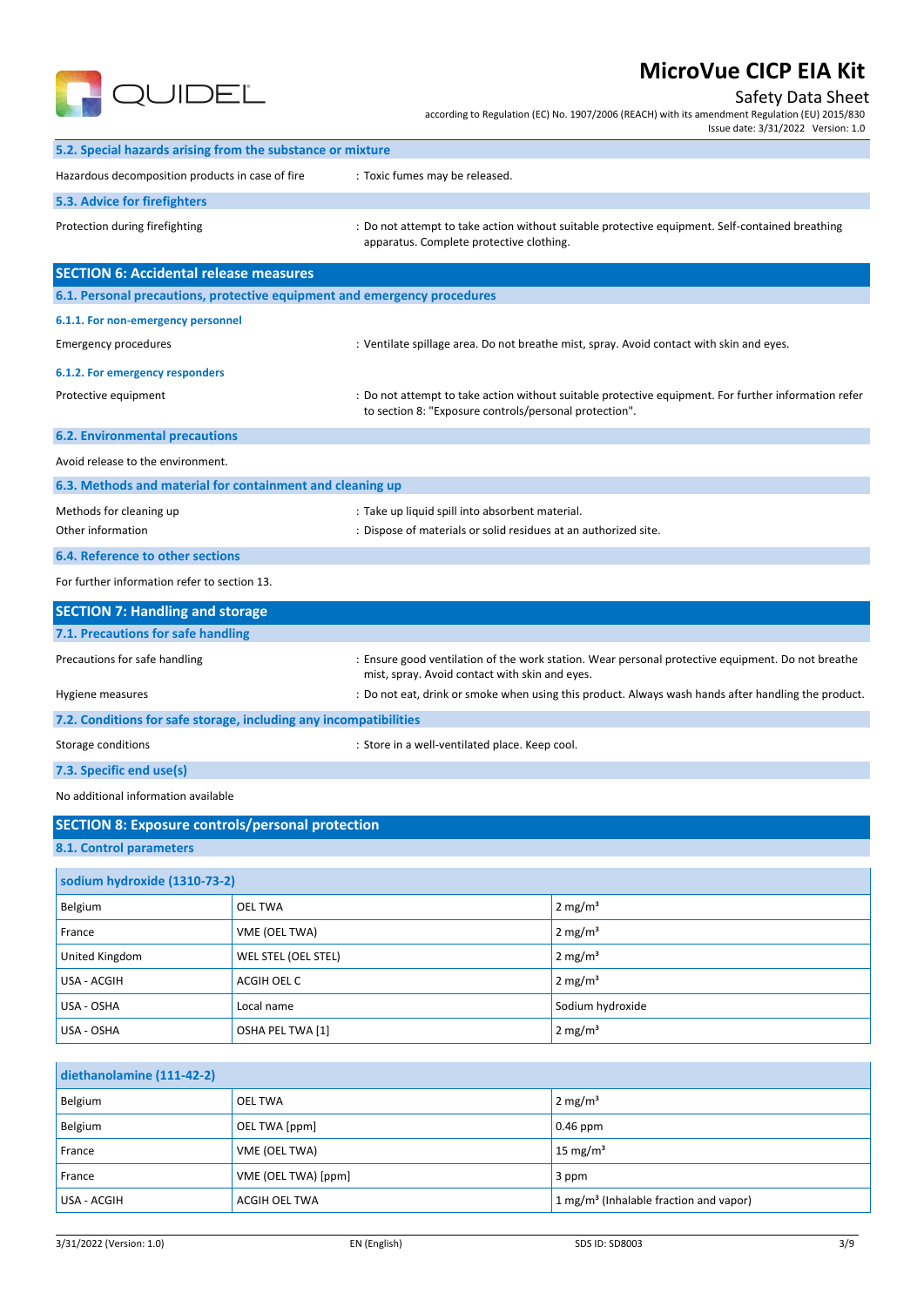

## Safety Data Sheet

according to Regulation (EC) No. 1907/2006 (REACH) with its amendment Regulation (EU) 2015/830 Issue date: 3/31/2022 Version: 1.0

#### **8.2. Exposure controls**

#### **Appropriate engineering controls:**

Ensure good ventilation of the work station.

#### **Materials for protective clothing:**

Lab coat

#### **Hand protection:**

Protective gloves

#### **Eye protection:**

Safety glasses

#### **Skin and body protection:**

Wear suitable protective clothing

#### **Respiratory protection:**

In case of insufficient ventilation, wear suitable respiratory equipment

#### **Personal protective equipment symbol(s):**



#### **Environmental exposure controls:**

Avoid release to the environment.

#### **Other information:**

Do not eat, drink or smoke when using this product.

| <b>SECTION 9: Physical and chemical properties</b>         |                         |  |
|------------------------------------------------------------|-------------------------|--|
| 9.1. Information on basic physical and chemical properties |                         |  |
| Physical state                                             | : Liquid                |  |
| Colour                                                     | : No data available     |  |
| Odour                                                      | : No data available     |  |
| Odour threshold                                            | : No data available     |  |
| pH                                                         | : Stop Solution, pH <13 |  |
| Relative evaporation rate (butylacetate=1)                 | : No data available     |  |
| Melting point                                              | : Not applicable        |  |
| Freezing point                                             | : No data available     |  |
| Boiling point                                              | : No data available     |  |
| Flash point                                                | : No data available     |  |
| Auto-ignition temperature                                  | : No data available     |  |
| Decomposition temperature                                  | : No data available     |  |
| Flammability (solid, gas)                                  | : Not applicable        |  |
| Vapour pressure                                            | : No data available     |  |
| Relative vapour density at 20 °C                           | : No data available     |  |
| Relative density                                           | : No data available     |  |
| Solubility                                                 | : No data available     |  |
| Partition coefficient n-octanol/water (Log Pow)            | : No data available     |  |
| Viscosity, kinematic                                       | : No data available     |  |
| Viscosity, dynamic                                         | : No data available     |  |
| <b>Explosive properties</b>                                | : No data available     |  |
| Oxidising properties                                       | : No data available     |  |
| <b>Explosive limits</b>                                    | : No data available     |  |
| 9.2. Other information                                     |                         |  |
| $\cdots$                                                   |                         |  |

No additional information available

3/31/2022 (Version: 1.0) EN (English) SDS ID: SD8003 4/9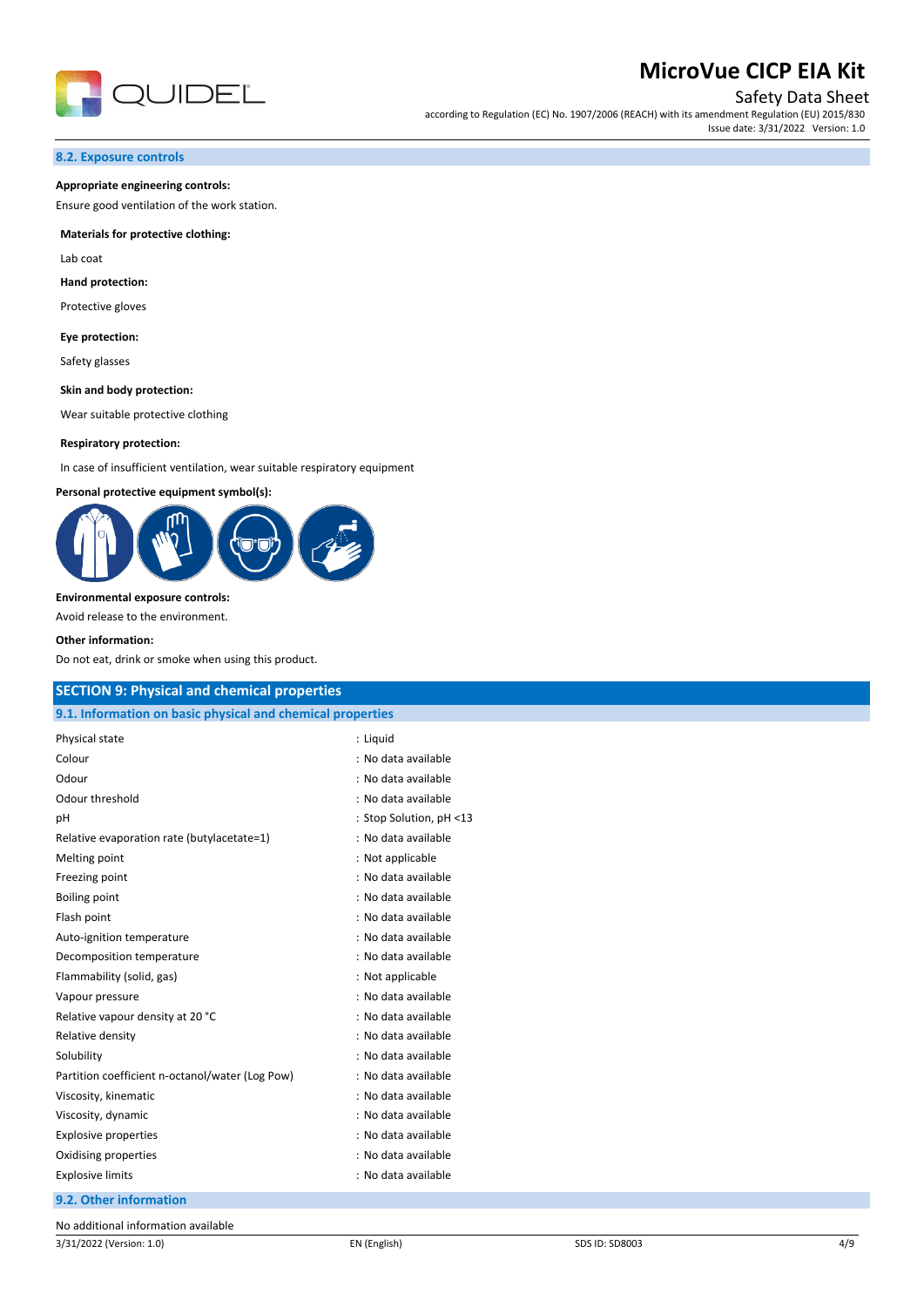

Safety Data Sheet

according to Regulation (EC) No. 1907/2006 (REACH) with its amendment Regulation (EU) 2015/830 Issue date: 3/31/2022 Version: 1.0

**SECTION 10: Stability and reactivity**

**10.1. Reactivity**

The product is non-reactive under normal conditions of use, storage and transport.

| 10.2. Chemical stability                                                                             |                                                                                                                            |
|------------------------------------------------------------------------------------------------------|----------------------------------------------------------------------------------------------------------------------------|
| Stable under normal conditions.                                                                      |                                                                                                                            |
| 10.3. Possibility of hazardous reactions                                                             |                                                                                                                            |
| No dangerous reactions known under normal conditions of use.                                         |                                                                                                                            |
| 10.4. Conditions to avoid                                                                            |                                                                                                                            |
| None under recommended storage and handling conditions (see section 7).                              |                                                                                                                            |
| 10.5. Incompatible materials                                                                         |                                                                                                                            |
| No additional information available                                                                  |                                                                                                                            |
| 10.6. Hazardous decomposition products                                                               |                                                                                                                            |
| Under normal conditions of storage and use, hazardous decomposition products should not be produced. |                                                                                                                            |
| <b>SECTION 11: Toxicological information</b>                                                         |                                                                                                                            |
| 11.1. Information on toxicological effects                                                           |                                                                                                                            |
| Acute toxicity (oral)                                                                                | : Not classified                                                                                                           |
| Acute toxicity (dermal)                                                                              | : Not classified                                                                                                           |
| Acute toxicity (inhalation)                                                                          | : Not classified                                                                                                           |
| diethanolamine (111-42-2)                                                                            |                                                                                                                            |
| LD50 oral rat                                                                                        | 620 mg/kg (Rat)                                                                                                            |
| LD50 dermal rabbit                                                                                   | 7640 mg/kg (Rabbit)                                                                                                        |
| Skin corrosion/irritation                                                                            | : Causes skin irritation.                                                                                                  |
| Serious eye damage/irritation                                                                        | Causes serious eye damage.                                                                                                 |
| Respiratory or skin sensitisation                                                                    | : Not classified                                                                                                           |
| Germ cell mutagenicity                                                                               | : Not classified                                                                                                           |
| Carcinogenicity                                                                                      | : Not classified                                                                                                           |
| Reproductive toxicity                                                                                | : Not classified                                                                                                           |
| STOT-single exposure                                                                                 | : Not classified                                                                                                           |
| STOT-repeated exposure                                                                               | : May cause damage to organs through prolonged or repeated exposure.                                                       |
| Aspiration hazard                                                                                    | : Not classified                                                                                                           |
| <b>SECTION 12: Ecological information</b>                                                            |                                                                                                                            |
| 12.1. Toxicity                                                                                       |                                                                                                                            |
| Ecology - general                                                                                    | : The product is not considered harmful to aquatic organisms nor to cause long-term adverse effects<br>in the environment. |
| Hazardous to the aquatic environment, short-term<br>(acute)                                          | : Not classified                                                                                                           |
| Hazardous to the aquatic environment, long-term<br>(chronic)                                         | : Not classified                                                                                                           |
| sodium hydroxide (1310-73-2)                                                                         |                                                                                                                            |
| LC50 - Fish [1]                                                                                      | 45.4 mg/l (Other, 96 h, Salmo gairdneri, Static system, Fresh water, Experimental value)                                   |
| EC50 - Crustacea [1]                                                                                 | 40.4 mg/l (Other, 48 h, Ceriodaphnia sp., Experimental value)                                                              |
|                                                                                                      |                                                                                                                            |
| diethanolamine (111-42-2)                                                                            |                                                                                                                            |
| LC50 - Fish [1]                                                                                      | 1664 mg/l (96 h, Pimephales promelas, Static system)                                                                       |

EC50 - Crustacea [1] example a series of the series of the SS mg/l (48 h, Daphnia magna) EC50 72h - Algae [1] 75 mg/l (Scenedesmus subspicatus)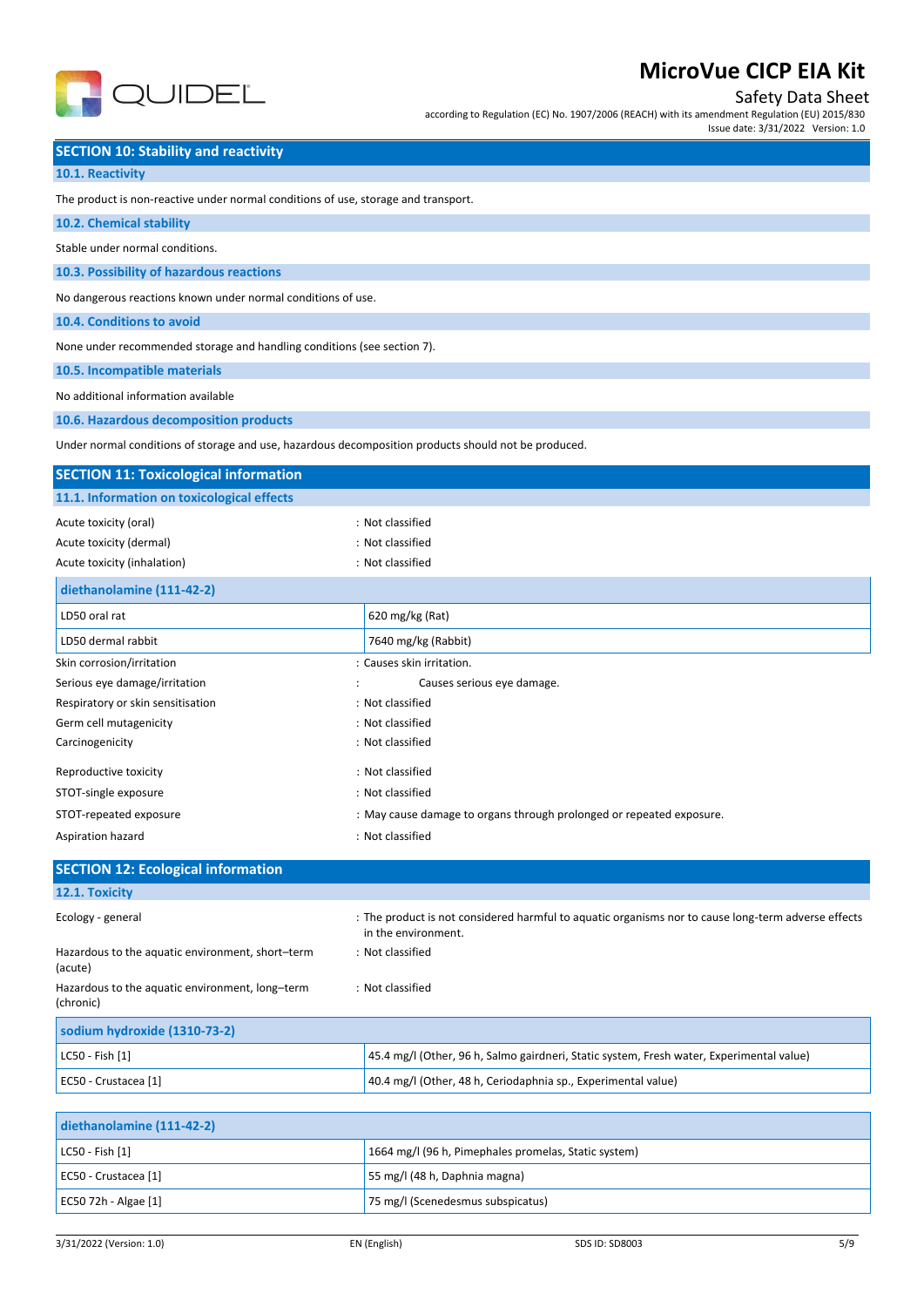

## Safety Data Sheet

according to Regulation (EC) No. 1907/2006 (REACH) with its amendment Regulation (EU) 2015/830 Issue date: 3/31/2022 Version: 1.0

### **12.2. Persistence and degradability**

| sodium hydroxide (1310-73-2)    |                                   |  |
|---------------------------------|-----------------------------------|--|
| Persistence and degradability   | Biodegradability: not applicable. |  |
| Biochemical oxygen demand (BOD) | Not applicable (inorganic)        |  |
| Chemical oxygen demand (COD)    | Not applicable (inorganic)        |  |
| ThOD                            | Not applicable (inorganic)        |  |

| diethanolamine (111-42-2)       |                                                            |
|---------------------------------|------------------------------------------------------------|
| Persistence and degradability   | Biodegradable in the soil. Readily biodegradable in water. |
| Biochemical oxygen demand (BOD) | $0.22$ g $O2$ /g substance                                 |
| Chemical oxygen demand (COD)    | 1.52 g $O_2$ /g substance                                  |
| ThOD                            | 2.13 g $O2/g$ substance                                    |
| BOD (% of ThOD)                 | 0.1                                                        |
| 12.3. Bioaccumulative potential |                                                            |

| <b>SO</b><br>$\blacksquare$ |                             |
|-----------------------------|-----------------------------|
| Bioaccumulative potential   | . Not<br>t bioaccumulative. |

| diethanolamine (111-42-2)                       |                                                        |  |
|-------------------------------------------------|--------------------------------------------------------|--|
| Partition coefficient n-octanol/water (Log Pow) | $-2.18 - -1.43$ (Experimental value)                   |  |
| Bioaccumulative potential                       | Not bioaccumulative.                                   |  |
| 12.4. Mobility in soil                          |                                                        |  |
| sodium hydroxide (1310-73-2)                    |                                                        |  |
| Ecology - soil                                  | No (test) data on mobility of the substance available. |  |
| 12.5. Results of PBT and vPvB assessment        |                                                        |  |
|                                                 |                                                        |  |

| <b>Component</b>             |                                                                                                                                                                                 |
|------------------------------|---------------------------------------------------------------------------------------------------------------------------------------------------------------------------------|
| diethanolamine (111-42-2)    | This substance/mixture does not meet the PBT criteria of REACH regulation, annex XIII<br>This substance/mixture does not meet the vPvB criteria of REACH regulation, annex XIII |
| sodium hydroxide (1310-73-2) | This substance/mixture does not meet the PBT criteria of REACH regulation, annex XIII<br>This substance/mixture does not meet the vPvB criteria of REACH regulation, annex XIII |
| 12.6. Other adverse effects  |                                                                                                                                                                                 |

#### No additional information available

| <b>SECTION 13: Disposal considerations</b> |                                                                                               |
|--------------------------------------------|-----------------------------------------------------------------------------------------------|
| 13.1. Waste treatment methods              |                                                                                               |
| Regional legislation (waste)               | : Disposal must be done according to official regulations.                                    |
| Waste treatment methods                    | : Dispose of contents/container in accordance with licensed collector's sorting instructions. |
| Sewage disposal recommendations            | : Disposal must be done according to official regulations.                                    |
| Ecology - waste materials                  | : Avoid release to the environment.                                                           |
| <b>SECTION 14: Transport information</b>   |                                                                                               |
| In accordance with ADR / IMDG / IATA / ADN |                                                                                               |

## **14.1. UN number** UN-No. (ADR) : Not regulated UN-No. (IMDG) : Not regulated UN-No. (IATA) : Not regulated UN-No. (ADN) : Not regulated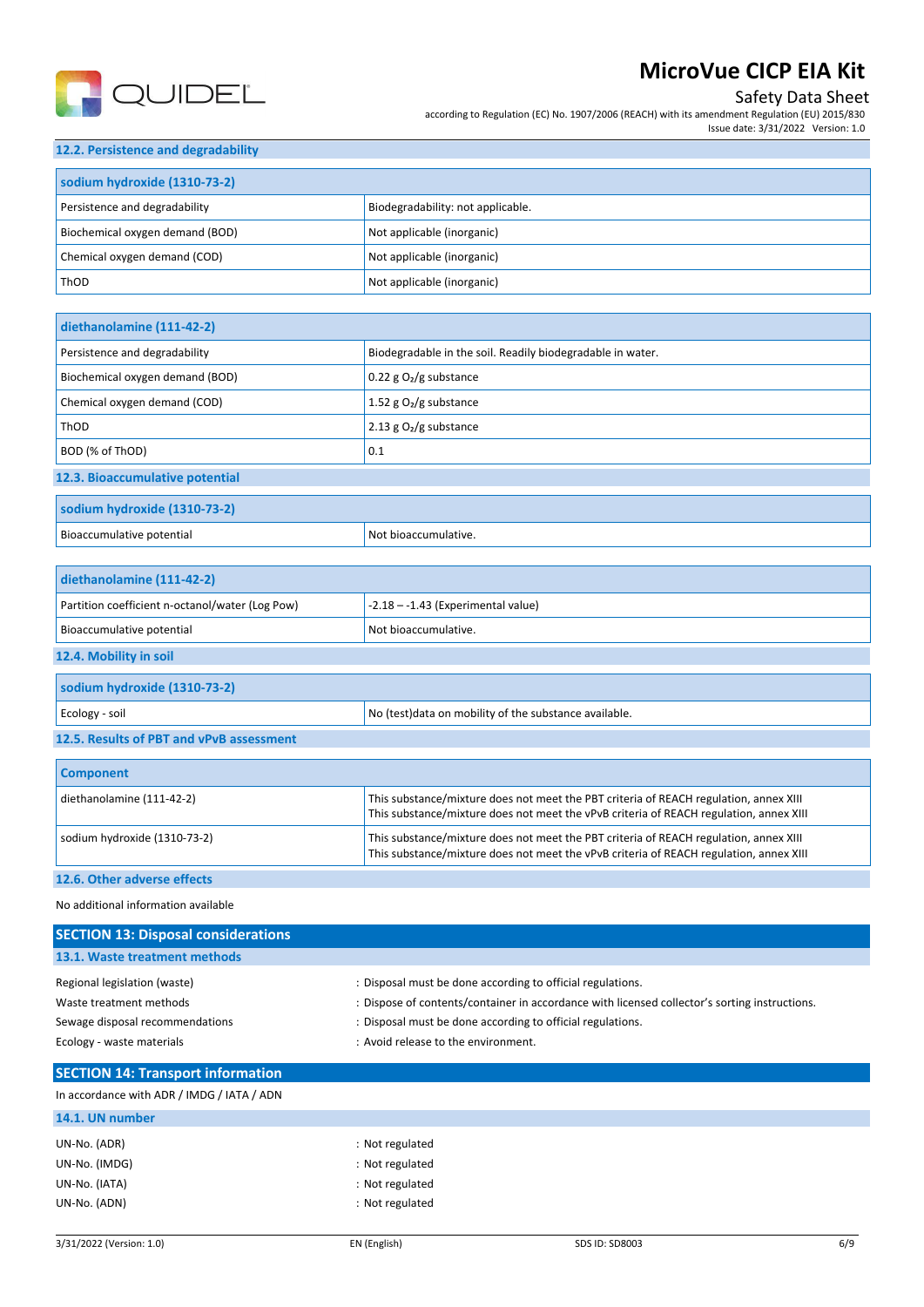

## Safety Data Sheet

according to Regulation (EC) No. 1907/2006 (REACH) with its amendment Regulation (EU) 2015/830 Issue date: 3/31/2022 Version: 1.0

| 3/31/2022 (Version: 1.0)                                                                             | EN (English)                             | SDS ID: SD8003                                                                                | 7/9 |
|------------------------------------------------------------------------------------------------------|------------------------------------------|-----------------------------------------------------------------------------------------------|-----|
| SZW-lijst van kankerverwekkende stoffen                                                              | : None of the components are listed      |                                                                                               |     |
| <b>Netherlands</b>                                                                                   |                                          |                                                                                               |     |
| Hazardous Incident Ordinance (12. BImSchV)                                                           |                                          | : Is not subject of the 12. BlmSchV (Hazardous Incident Ordinance)                            |     |
|                                                                                                      |                                          | Observe restrictions according Act on the Protection of Young People in Employment (JArbSchG) |     |
| <b>Employment restrictions</b>                                                                       |                                          | : Observe restrictions according Act on the Protection of Working Mothers (MuSchG)            |     |
| Regulatory reference                                                                                 |                                          | : WGK 2, Significantly hazardous to water (Classification according to AwSV, Annex 1)         |     |
| Germany                                                                                              |                                          |                                                                                               |     |
| 15.1.2. National regulations                                                                         |                                          |                                                                                               |     |
| Contains no substance on the REACH candidate list<br>Contains no REACH Annex XIV substances          |                                          |                                                                                               |     |
| Contains no REACH substances with Annex XVII restrictions                                            |                                          |                                                                                               |     |
| 15.1.1. EU-Regulations                                                                               |                                          |                                                                                               |     |
| 15.1. Safety, health and environmental regulations/legislation specific for the substance or mixture |                                          |                                                                                               |     |
| <b>SECTION 15: Regulatory information</b>                                                            |                                          |                                                                                               |     |
| Not applicable                                                                                       |                                          |                                                                                               |     |
| 14.7. Transport in bulk according to Annex II of Marpol and the IBC Code                             |                                          |                                                                                               |     |
| Not regulated                                                                                        |                                          |                                                                                               |     |
| Inland waterway transport                                                                            |                                          |                                                                                               |     |
| Not regulated                                                                                        |                                          |                                                                                               |     |
| Air transport                                                                                        |                                          |                                                                                               |     |
| Not regulated                                                                                        |                                          |                                                                                               |     |
| Transport by sea                                                                                     |                                          |                                                                                               |     |
| Not regulated                                                                                        |                                          |                                                                                               |     |
| <b>Overland transport</b>                                                                            |                                          |                                                                                               |     |
| 14.6. Special precautions for user                                                                   |                                          |                                                                                               |     |
| Other information                                                                                    | : No supplementary information available |                                                                                               |     |
| Marine pollutant                                                                                     | : No                                     |                                                                                               |     |
| Dangerous for the environment                                                                        | : No                                     |                                                                                               |     |
| 14.5. Environmental hazards                                                                          |                                          |                                                                                               |     |
| Packing group (ADN)                                                                                  | : Not regulated                          |                                                                                               |     |
| Packing group (IATA)                                                                                 | : Not regulated                          |                                                                                               |     |
| Packing group (IMDG)                                                                                 | : Not regulated                          |                                                                                               |     |
| Packing group (ADR)                                                                                  | : Not regulated                          |                                                                                               |     |
| 14.4. Packing group                                                                                  |                                          |                                                                                               |     |
| Transport hazard class(es) (ADN)                                                                     | : Not regulated                          |                                                                                               |     |
| <b>ADN</b>                                                                                           |                                          |                                                                                               |     |
| Transport hazard class(es) (IATA)                                                                    | : Not regulated                          |                                                                                               |     |
| <b>IATA</b>                                                                                          |                                          |                                                                                               |     |
| Transport hazard class(es) (IMDG)                                                                    | : Not regulated                          |                                                                                               |     |
| <b>IMDG</b>                                                                                          |                                          |                                                                                               |     |
| Transport hazard class(es) (ADR)                                                                     | : Not regulated                          |                                                                                               |     |
| <b>ADR</b>                                                                                           |                                          |                                                                                               |     |
| 14.3. Transport hazard class(es)                                                                     |                                          |                                                                                               |     |
| Proper Shipping Name (ADN)                                                                           | : Not regulated                          |                                                                                               |     |
| Proper Shipping Name (IATA)                                                                          | : Not regulated                          |                                                                                               |     |
| Proper Shipping Name (ADR)<br>Proper Shipping Name (IMDG)                                            | : Not regulated<br>: Not regulated       |                                                                                               |     |
|                                                                                                      |                                          |                                                                                               |     |
| 14.2. UN proper shipping name                                                                        |                                          |                                                                                               |     |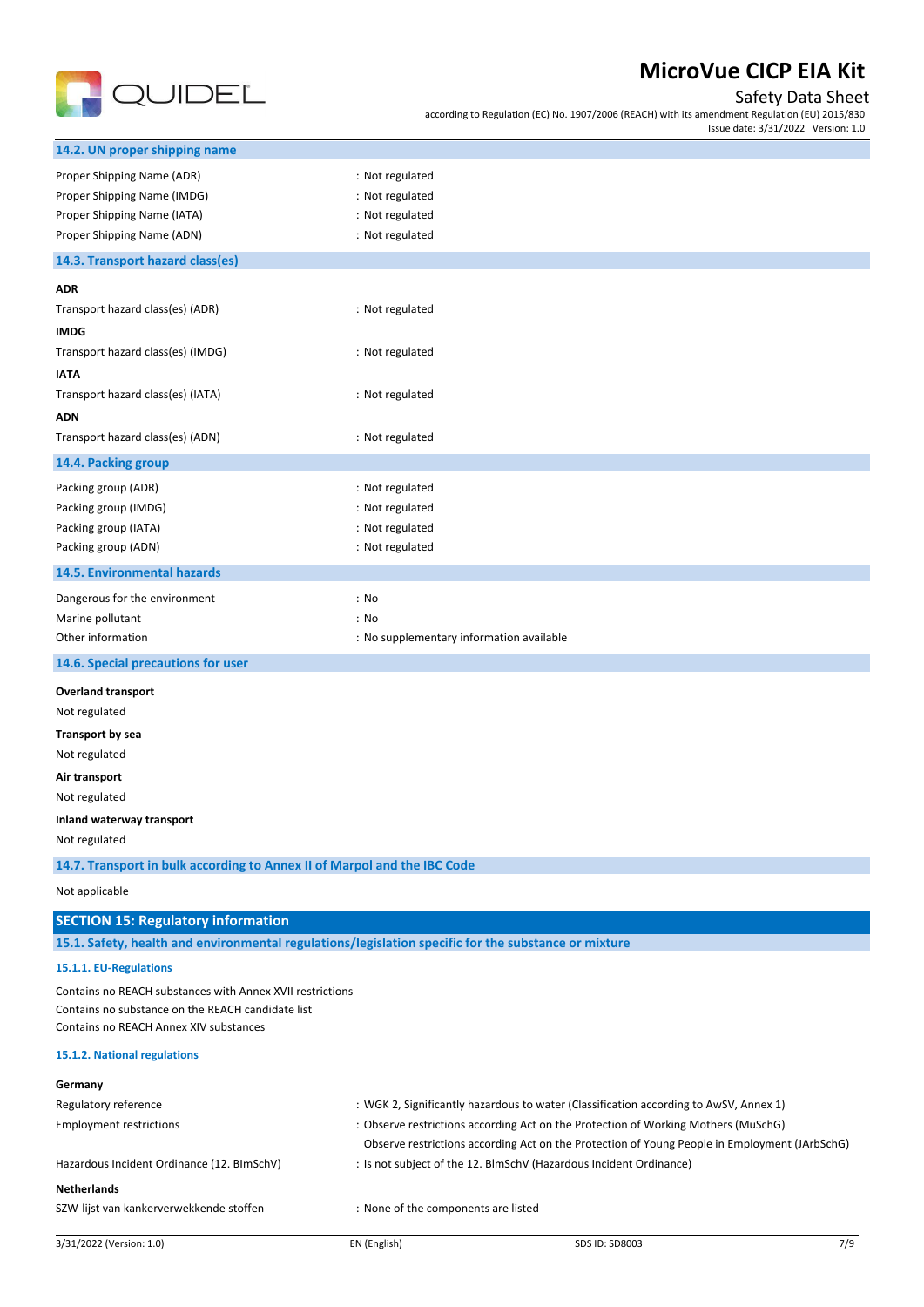

### Safety Data Sheet

according to Regulation (EC) No. 1907/2006 (REACH) with its amendment Regulation (EU) 2015/830 Issue date: 3/31/2022 Version: 1.0

| SZW-lijst van mutagene stoffen                       | : None of the components are listed                                         |
|------------------------------------------------------|-----------------------------------------------------------------------------|
| SZW-lijst van reprotoxische stoffen - Borstvoeding   | : None of the components are listed                                         |
| SZW-lijst van reprotoxische stoffen – Vruchtbaarheid | : None of the components are listed                                         |
| SZW-lijst van reprotoxische stoffen – Ontwikkeling   | : None of the components are listed                                         |
| <b>Denmark</b>                                       |                                                                             |
| Danish National Regulations                          | : Young people below the age of 18 years are not allowed to use the product |

Pregnant/breastfeeding women working with the product must not be in direct contact with the product

### **15.2. Chemical safety assessment**

No chemical safety assessment has been carried out

| <b>SECTION 16: Other information</b> |                                                                                                   |  |
|--------------------------------------|---------------------------------------------------------------------------------------------------|--|
| Indication of changes:               |                                                                                                   |  |
| New EU SDS template.                 |                                                                                                   |  |
| <b>Abbreviations and acronyms:</b>   |                                                                                                   |  |
| <b>ADN</b>                           | European Agreement concerning the International Carriage of Dangerous Goods by Inland Waterways   |  |
| <b>ADR</b>                           | European Agreement concerning the International Carriage of Dangerous Goods by Road               |  |
| ATE                                  | <b>Acute Toxicity Estimate</b>                                                                    |  |
| <b>BLV</b>                           | <b>Biological limit value</b>                                                                     |  |
| CAS No                               | Chemical Abstract Service number                                                                  |  |
| <b>CLP</b>                           | Classification Labelling Packaging Regulation; Regulation (EC) No 1272/2008                       |  |
| <b>DMEL</b>                          | Derived Minimal Effect level                                                                      |  |
| <b>DNEL</b>                          | Derived-No Effect Level                                                                           |  |
| <b>EC50</b>                          | Median effective concentration                                                                    |  |
| EC-No.                               | European Community number                                                                         |  |
| EN                                   | European Standard                                                                                 |  |
| <b>IATA</b>                          | International Air Transport Association                                                           |  |
| <b>IMDG</b>                          | International Maritime Dangerous Goods                                                            |  |
| <b>LC50</b>                          | Median lethal concentration                                                                       |  |
| LD50                                 | Median lethal dose                                                                                |  |
| LOAEL                                | Lowest Observed Adverse Effect Level                                                              |  |
| <b>NOAEC</b>                         | No-Observed Adverse Effect Concentration                                                          |  |
| <b>NOAEL</b>                         | No-Observed Adverse Effect Level                                                                  |  |
| <b>NOEC</b>                          | No-Observed Effect Concentration                                                                  |  |
| OEL                                  | Occupational Exposure Limit                                                                       |  |
| PBT                                  | Persistent Bioaccumulative Toxic                                                                  |  |
| PNEC                                 | Predicted No-Effect Concentration                                                                 |  |
| <b>REACH</b>                         | Registration, Evaluation, Authorisation and Restriction of Chemicals Regulation (EC) No 1907/2006 |  |
| <b>RID</b>                           | Regulations concerning the International Carriage of Dangerous Goods by Rail                      |  |
| SDS                                  | Safety Data Sheet                                                                                 |  |
| vPvB                                 | Very Persistent and Very Bioaccumulative                                                          |  |
| WGK                                  | <b>Water Hazard Class</b>                                                                         |  |
| Other information                    | : Please review product insert prior to using this product.                                       |  |
| Full text of H- and EUH-statements:  |                                                                                                   |  |
| Acute Tox. 2 (Oral)                  | Acute toxicity (oral), Category 2                                                                 |  |